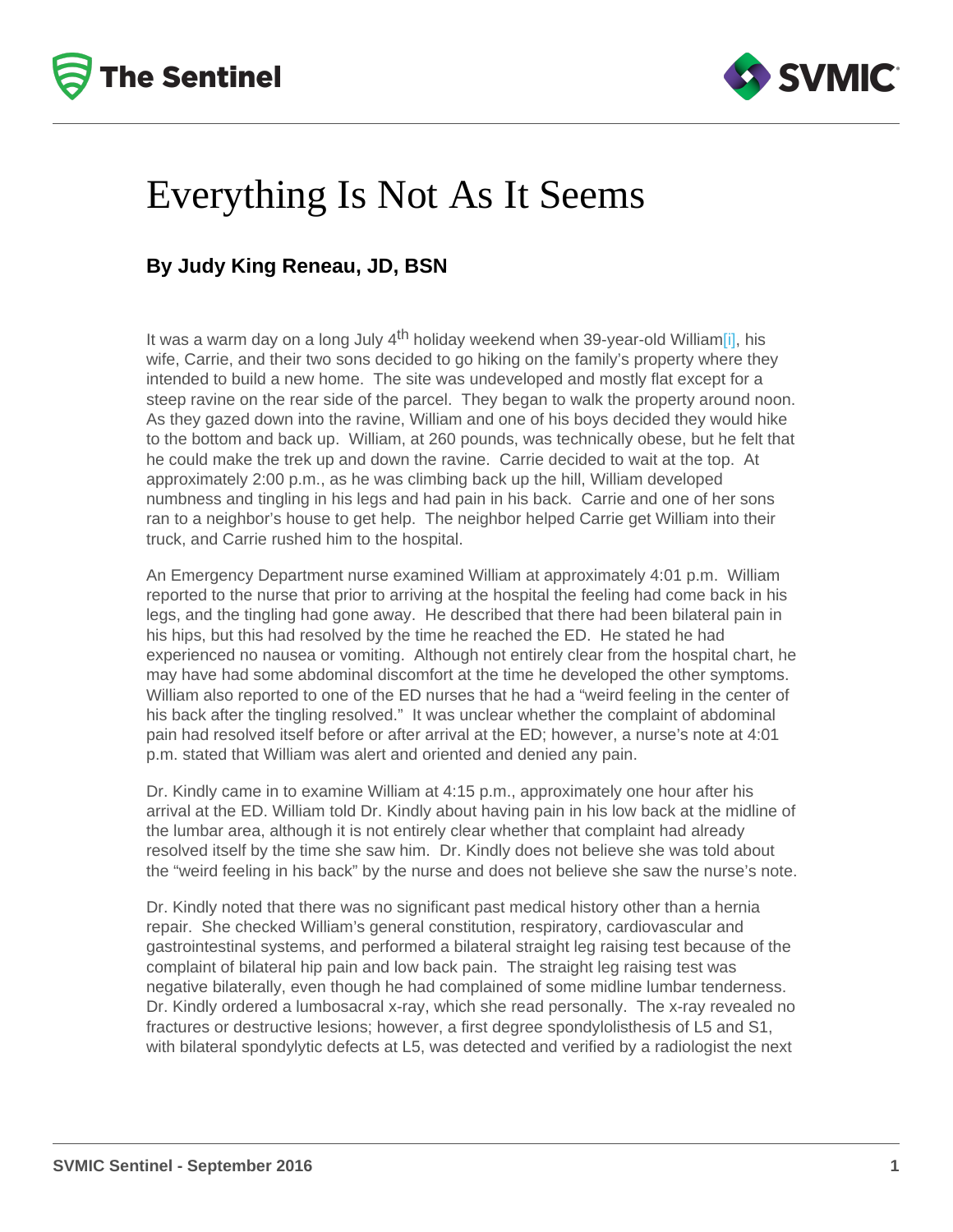



day. William was discharged that evening with instructions to take a muscle relaxant three times a day and an over-the-counter anti-inflammatory medicine three times a day as needed. He was instructed to follow-up with his regular physician if his symptoms persisted or return to the ED if the symptoms worsened.

After arriving home, William ate supper and went to bed early. Carrie went to work the next day, and when she returned home, she said he appeared sleepy. William took a short walk out in the yard but came back in complaining his legs were becoming numb and tingly again. She had him sit until the symptoms cleared. Later they went to bed; Carrie awoke at 3:00 a.m. and found William asleep on the couch. She woke him and urged him to come back to bed. He said he did not feel well and would sleep on their son's bed. She left for work at 6:15 a.m. and observed him sleeping on her son's bed. She spoke to her son around 1:30 p.m. and asked how his dad was doing. The son reported that his dad had been sleeping all day. She asked her son to check on him, and he reported that his dad looked blue and was not breathing. She instructed her son to call 911; Carrie also called 911 and then immediately drove home. When she arrived home the emergency team told her, "He's gone, and there was nothing we could do."

Carrie, who is a registered nurse, requested an autopsy several weeks after her husband's death. The autopsy report stated that the cause of death was aortic dissection. Carrie filed suit against Dr. Kindly and the hospital. She testified at trial that she told both the nurses and the ED physician that her husband normally had high blood pressure and that his blood pressure taken in the ED was very low for him (112/59). She (and her expert) testified that based on the low blood pressure and the complete loss of use of his legs shortly before arrival at the ED, Dr. Kindly should have checked William's pulses in both legs and obtained at least one more blood pressure reading. Further, her position was that these findings dictated that Dr. Kindly should have called in a vascular surgery consult and ordered a CT or MRI which would have found the aortic dissection

Dr. Kindly and her experts testified that a person with a dissecting aorta would have severe pain in the chest or back area at the level of the dissection. The pain would be so unrelenting and excruciating that it would require narcotics to dull it. Our emergency medicine expert testified that he has dealt with dissections his entire career and has never known a case that did not cause severe pain. William never complained of such pain while in the ED. Our experts also testified that the history, taken by Dr. Kindly and the nurses, was thorough and proper. Based on this, Dr. Kindly would not have been expected to order a CT or MRI or order a cardiovascular consult.